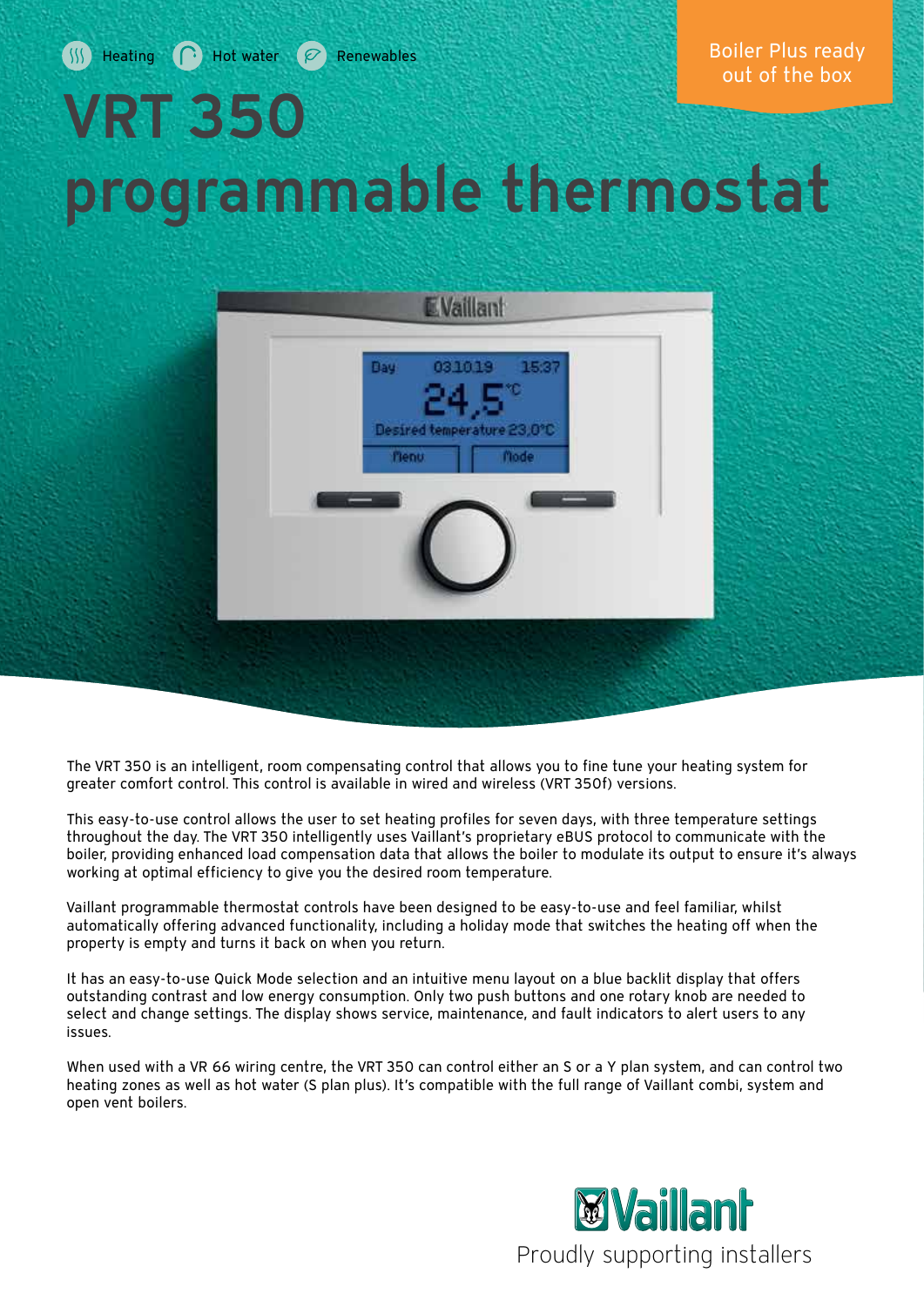#### Key features and benefits

- Boiler modulation with our eBUS protocol Uses Vaillant's eBUS protocol to take total control of your Vaillant boiler
- Enhanced load compensation Enhanced load compensation ensures the boiler modulates so
- Flexible time programs
- Quick mode selection This menu allows users to quickly override heating and hot water schedules without affecting set programs
- Clear, high contrast backlit display Blue backlit display offers outstanding contrast and low energy consumption
- Easy-to-use intuitive menu layout
- Fully compatible boilers
- Easily control traditional S and Y plan systems
- Service, maintenance and fault indicator Appliance service, fault, and maintenance indication is
- Automatic daylight saving Automatically adjusts to British summer/winter time
- Holiday function Ensures heating is turned off for the duration of your holiday, but back-on in time for your return
- Programs stored in memory permanently in the event of power failure
- Wired and wireless versions available The VRC 350f is the wireless version with all the same functionality as the wired version

| <b>Technical data</b>                             | Unit of measure | <b>VRT 350</b> | <b>VRT 350f</b>      | <b>VRT 350f</b><br>plug in receiver |
|---------------------------------------------------|-----------------|----------------|----------------------|-------------------------------------|
| Article number                                    |                 | 0020124475     | 0020124482           |                                     |
| Height                                            | mm.             | 97             | 115                  | 115                                 |
| Width                                             | mm              | 147            | 147                  | 147                                 |
| Depth                                             | mm.             | 50             | 50                   | 50                                  |
| Power supply                                      |                 | eBUS 24V       | $4 \times 1.5V (AA)$ | eBUS 24V (plug in)                  |
| Battery life                                      | Years           |                | $\approx 1.5$        |                                     |
| Minimum cross-section of the eBUS and sensor wire | $mm^2$          | 0.75           |                      |                                     |
| Current consumption                               | mA              | 50<            |                      | <60                                 |
| Level of protection                               |                 | <b>IP20</b>    |                      |                                     |
| Adjustable temperature range                      | $^{\circ}$ C    | $5 - 30$       |                      |                                     |
| Max ambient temperature                           | $^{\circ}$ C    | 50             |                      |                                     |
| Transmissions frequency                           | MHz             |                | 868                  |                                     |
| Transmission power                                | mW              |                | $\langle$ 10         |                                     |
| Maximum communication range (outdoor)             | m               |                | 100                  |                                     |
| Maximum communication range (indoor)              | m               |                | $\approx$ 25         |                                     |
| ErP class                                         |                 | 5              |                      |                                     |
| ErP contribution %                                |                 | 3              |                      |                                     |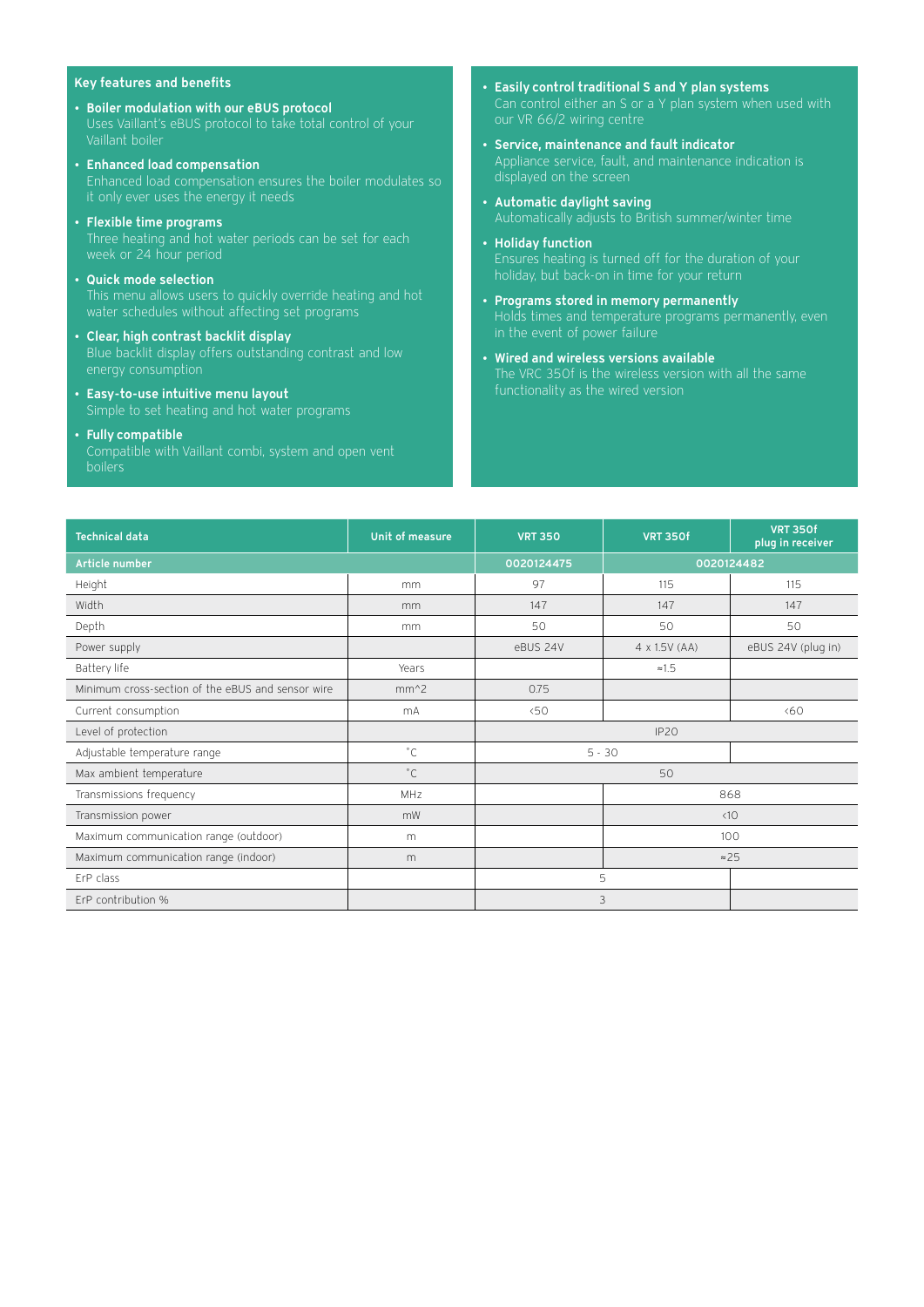## I would like to...

Control a combination boiler with one wired heating zone and control everything from a single load compensating programmable thermostat

Programmable room thermostat VRT 350 0020124475



Control a combination boiler with one wireless heating zone and control everything from a single load compensating programmable thermostat

Programmable room thermostat VRT 350f 0020124482







Control a system or open vent boiler with one wireless heating zone and control everything from a single load compensating programmable thermostat

Control a system or open vent boiler with one wired heating zone and control everything from a single load compensating programmable thermostat

Programmable room thermostat VRT 350f 0020124482



Programmable room thermostat VRT 350 0020124475



Wiring centre VR 66/2 0020135785





How to video





Wiring centre